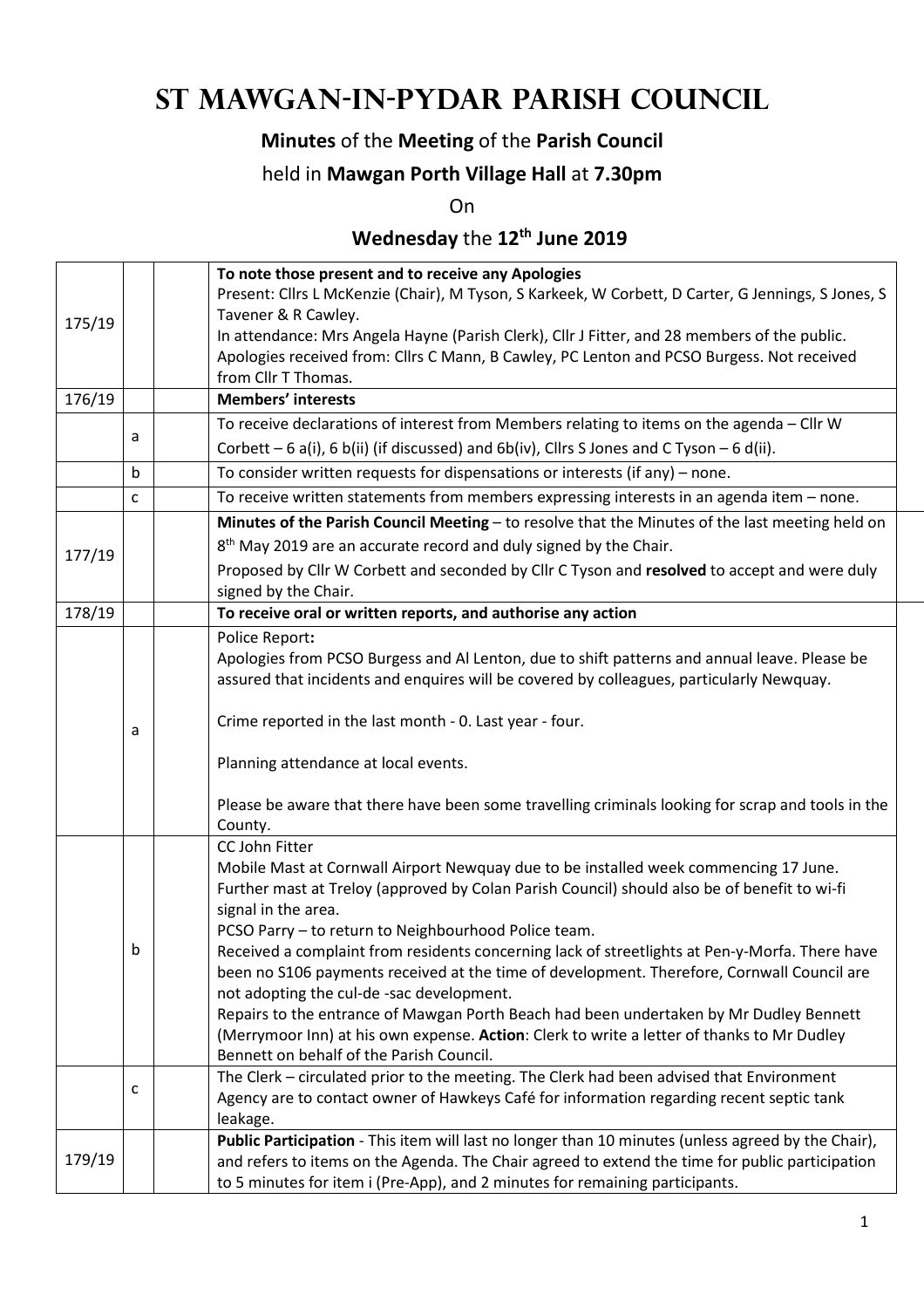|        |   | i            | Chloe Pitt, Agent introduced item 6 a (ii) Quarry                                                                                                                                                                                                                                                                                                                                                                                                                                                        |  |  |  |  |
|--------|---|--------------|----------------------------------------------------------------------------------------------------------------------------------------------------------------------------------------------------------------------------------------------------------------------------------------------------------------------------------------------------------------------------------------------------------------------------------------------------------------------------------------------------------|--|--|--|--|
|        |   | Ϊİ           | Verity Biddick, Agent introduced item 6 b(i) PA19/02509 - Land North East of The Lodge<br><b>Trevenna Cross</b>                                                                                                                                                                                                                                                                                                                                                                                          |  |  |  |  |
|        |   | iii          | Eight residents spoke against item 6 b((i) PA129/02509 - Land North East of The Lodge Trevenna<br>Cross                                                                                                                                                                                                                                                                                                                                                                                                  |  |  |  |  |
|        |   | iv           | Nathan Davis in respect of 6 b (vi) PA19/04257                                                                                                                                                                                                                                                                                                                                                                                                                                                           |  |  |  |  |
|        |   | $\mathsf{V}$ | Paul Roberts (Hon Treasurer) St Mawgan Community Hall - in respect of item 11                                                                                                                                                                                                                                                                                                                                                                                                                            |  |  |  |  |
| 180/19 | a |              | PLANNING - Pre-App Consultation with Parish Council                                                                                                                                                                                                                                                                                                                                                                                                                                                      |  |  |  |  |
|        |   | Ť            | High Cove Trenance Mawgan Porth TR8 4BZ - replacement dwelling. Agent consulted with<br>Working Planning Group meeting on Tuesday 11 <sup>th</sup> June.                                                                                                                                                                                                                                                                                                                                                 |  |  |  |  |
|        |   | ii.          | Quarry Trenance Mawgan Porth - replacement dwelling.                                                                                                                                                                                                                                                                                                                                                                                                                                                     |  |  |  |  |
|        |   | iii          | Bedruthan Steps Hotel - extension.                                                                                                                                                                                                                                                                                                                                                                                                                                                                       |  |  |  |  |
|        | b |              | Planning - new applications - to discuss and decide on response to Cornwall Council                                                                                                                                                                                                                                                                                                                                                                                                                      |  |  |  |  |
|        |   | Ť            | PA19/02509. Applicant: Ms S Howie. Application for Outline Planning Permission with all<br>matters reserved for the construction of two dwellings. Location: Land North East of The Lodge<br>Trevenna Cross St Mawgan Cornwall TR8 4HA. Proposed by Cllr W Corbett and seconded by Cllr<br>G Jennings and it was resolved to object on the grounds that the application does not appear to<br>accord with Policy 3, 7, 21 of the Cornwall Local Plan and paragraph: 122 of the Development<br>Framework. |  |  |  |  |
|        |   | ii           | PA19/03630. Applicant Mr and Mrs Chris and Fiona Heritage. Proposal: Demolition of the<br>existing dwelling and the construction of a replacement dwelling. Location: Beach View<br>Trenance Mawgan Porth. An extension of time for comment had been agreed between the<br>application and CC Case Officer until after the result of the appeal of PA18/04468 is known.                                                                                                                                  |  |  |  |  |
|        |   | iii          | PA19/03891. Applicant: Mr & Mrs N Wynn. Proposal: Extension and alterations to House<br>including replacement carport with home office under. Location: Lanvean House Lanvean St<br>Mawgan TR8 4EY. Proposed by Cllr G Jennings and seconded by Cllr C Tyson and it was resolved<br>no objection.                                                                                                                                                                                                        |  |  |  |  |
|        |   | iv           | PA19/02923 Applicant: Mrs Nicola Murrish. Proposal: Extension to provide agricultural open<br>fronted shed, incorporating secure tractor shed to the east of the existing stable block, plus<br>addition of a further two stables to the west of the stable block. Location: Jacaranda Retorrick<br>Mill Newquay. Proposed by Cllr S Karkeek and seconded by Cllr S Tavener and it was resolved no<br>objection. Cllrs S June and G Jennings abstained.                                                  |  |  |  |  |
|        |   | V            | PA19/03861 Applicant Ms J Deacon Atelier 3 Ltd. Proposal: Proposed construction of<br>conservatory Location: Boskel Mawgan Porth Hill Mawgan Porth. Proposed by Cllr W Corbett<br>and seconded by Cllr G Jennings and resolved no objection.                                                                                                                                                                                                                                                             |  |  |  |  |
|        |   |              | Cllr W Corbett left the meeting at this juncture                                                                                                                                                                                                                                                                                                                                                                                                                                                         |  |  |  |  |
|        |   | vi           | PA19/04257. Applicant Mr Chris Foster and Mrs Katherine Foster. Proposal: Construction of a<br>replacement dwelling (existing dwelling to be demolished). Location: Little Tredragon Tredragon<br>Road Trenance Mawgan Porth. Proposed by Cllr S Karkeek and seconded by Cllr S Tavener and<br>resolved no objection. Cllrs G Jennings and S Jones abstained.                                                                                                                                            |  |  |  |  |
|        |   |              | Cllr W Corbett returned to the meeting.                                                                                                                                                                                                                                                                                                                                                                                                                                                                  |  |  |  |  |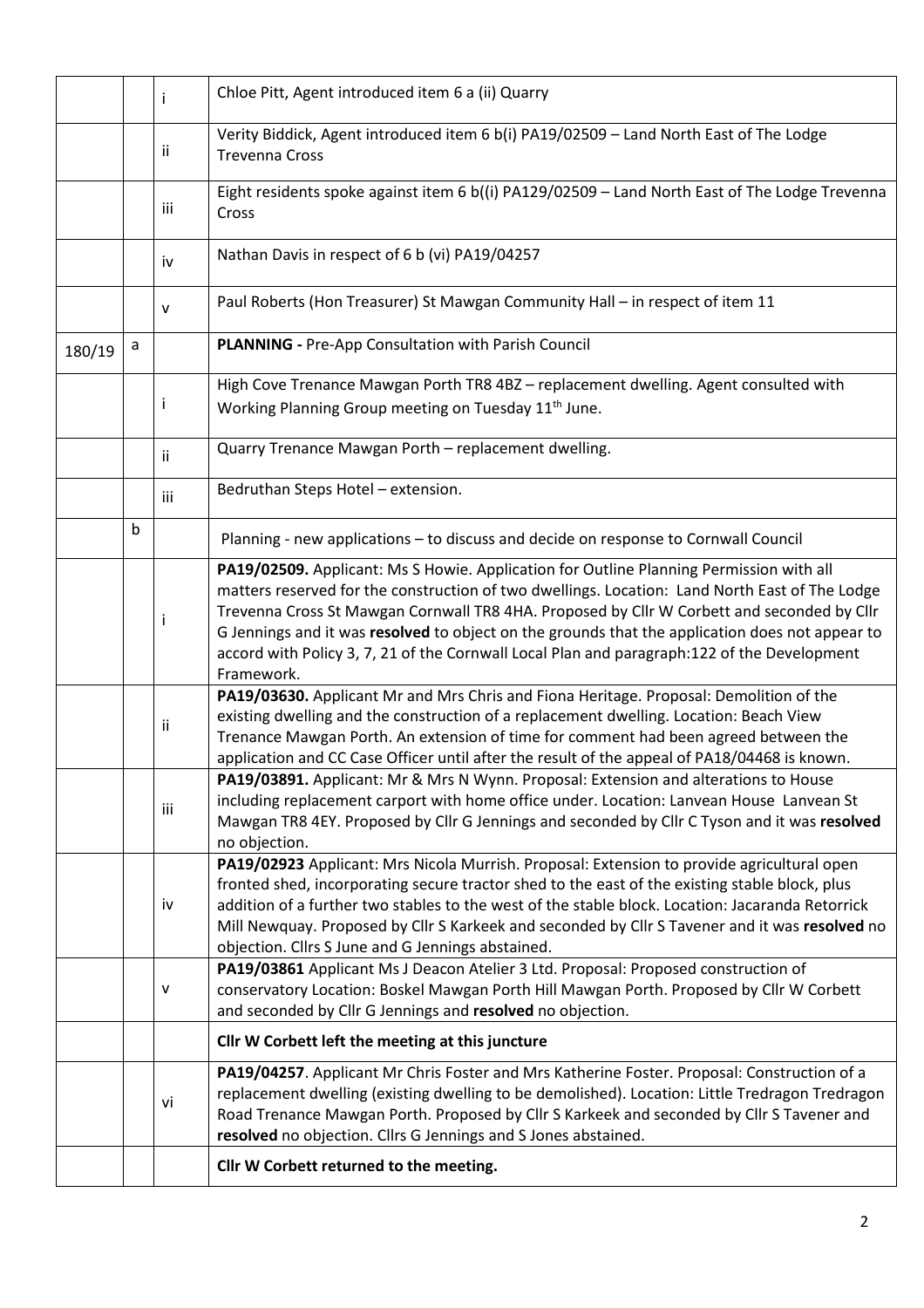|        | $\mathsf{C}$ |     | To consider planning applications received before meeting                                                                                                                                                                                                                                                                                                                              |
|--------|--------------|-----|----------------------------------------------------------------------------------------------------------------------------------------------------------------------------------------------------------------------------------------------------------------------------------------------------------------------------------------------------------------------------------------|
|        |              | İ   | PA19/01784. Applicant: Mr M Sterling and Mrs E Johnson-Sterling. Proposal: Stationing of five<br>canvas tents for six months of the year (April to October). Location: Gluvian Farm Road from<br>Mawgan Porth Hill To Mawgan Porth Holiday Park Mawgan Porth. Extension of time had been<br>granted to allow public comment (if any) to be received. Item deferred until July meeting. |
|        |              |     | PA18/11275 The Granary, Retorrick Mill. Members were advised that further evidence had been                                                                                                                                                                                                                                                                                            |
|        |              | ii. | submitted by the applicant and an extension of time for determining the CLUED had been<br>agreed. The PC raising further questions.                                                                                                                                                                                                                                                    |
|        | d            |     | To note Advices and Decisions by Cornwall Council:                                                                                                                                                                                                                                                                                                                                     |
|        |              |     | PA19/02174 APPROVED Applicant: Mr Nick Robertson. Proposal: Construction of a carport/                                                                                                                                                                                                                                                                                                 |
|        |              |     | garage. Location: Polgreen Manor Polgreen St Mawgan TR8 4AG. Noted.                                                                                                                                                                                                                                                                                                                    |
|        |              |     | Cllrs S Jones and C Tyson left the room at this juncture                                                                                                                                                                                                                                                                                                                               |
|        |              |     | PA18/09327. Applicant: Mr A Williams. Proposal: Outline planning permission with some                                                                                                                                                                                                                                                                                                  |
|        |              |     | matters reserved for residential development up to 3 houses Outline planning permission with                                                                                                                                                                                                                                                                                           |
|        |              | ii  | some matters reserved for residential development up to 3 houses (inc Affordable Housing). A                                                                                                                                                                                                                                                                                           |
|        |              |     | amended red line area for the site had been received and the Planning Officer to request an                                                                                                                                                                                                                                                                                            |
|        |              |     | amended block plan.                                                                                                                                                                                                                                                                                                                                                                    |
|        |              |     | PA19/01194 WITHDRAWN. Applicant: Mr W Finnemore. Proposal: Erection of residential lodge                                                                                                                                                                                                                                                                                               |
|        |              | iii | Location: Land to The North West of Church Close Trevarrian TR8 4AQ. Noted.                                                                                                                                                                                                                                                                                                            |
|        |              |     | Cllrs S Jones and C Tyson returned to the room                                                                                                                                                                                                                                                                                                                                         |
|        |              |     | <b>Received after Agenda posted</b>                                                                                                                                                                                                                                                                                                                                                    |
|        |              |     | PA19/00965 APPROVED Applicant: Mr Jon Cooper. Proposal: Construction of extensions and                                                                                                                                                                                                                                                                                                 |
|        |              | iv  | alterations, plus detached garage. Location: Hylton Lanvean St Mawgan TR8 4EY. Noted.                                                                                                                                                                                                                                                                                                  |
|        |              |     | PA19/02838 APPROVED Applicant: Mr Elliot Walker. Proposal: Works to pollard a sweet                                                                                                                                                                                                                                                                                                    |
|        |              | v   | chestnut tree located with area A10 of the St Mawgan Tree Preservation Order. Location: St                                                                                                                                                                                                                                                                                             |
|        |              |     | Josephs St Mawgan TR8 4ES. Noted.                                                                                                                                                                                                                                                                                                                                                      |
|        | e            |     | <b>5 day-Protocol for Local Councils</b>                                                                                                                                                                                                                                                                                                                                               |
|        |              |     | PA19/00965. Applicant: Mr Jon Cooper Proposal Construction of extensions and alterations,                                                                                                                                                                                                                                                                                              |
|        |              | Ť   | plus detached garage. Location: Hylton Lanvean St Mawgan. Members advised that the Planning                                                                                                                                                                                                                                                                                            |
|        |              |     | Working Group satisfied that Conservation and Tree Officers concerns had been addressed and                                                                                                                                                                                                                                                                                            |
|        |              |     | had agreed with CC case officer's decision to approve.                                                                                                                                                                                                                                                                                                                                 |
|        | f            |     |                                                                                                                                                                                                                                                                                                                                                                                        |
|        |              |     | To discuss planning enforcement issues - to refer any new issues and updates - if any                                                                                                                                                                                                                                                                                                  |
| 181/19 |              |     | WORKING GROUPS - to receive reports (if any), and agree any necessary action and                                                                                                                                                                                                                                                                                                       |
|        |              |     | expenditure:                                                                                                                                                                                                                                                                                                                                                                           |
|        | a            |     | Amenities-                                                                                                                                                                                                                                                                                                                                                                             |
|        |              |     | Playground - gate adjusted. Rota-swing - seized - Action: Maintenance Contractor to attend.                                                                                                                                                                                                                                                                                            |
|        |              |     | Burial Ground - Notice of grave re-open: Julie Mary Penning joined William on Thursday 16 <sup>th</sup>                                                                                                                                                                                                                                                                                |
|        |              | ii. | May at 11.30am. Noted.                                                                                                                                                                                                                                                                                                                                                                 |
|        |              |     | St Mawgan Toilets - The Clerk advised that quotes for building, electrical and plumbing services                                                                                                                                                                                                                                                                                       |
|        |              | iii | are being sought locally.                                                                                                                                                                                                                                                                                                                                                              |
|        |              |     | Transport and Rights of Way - Report of overgrown footpaths: Bolingey Lane, Dark Lane. The                                                                                                                                                                                                                                                                                             |
|        | b            |     | Clerk advised that the Footpath Contractor had these in hand.                                                                                                                                                                                                                                                                                                                          |
|        |              |     | Mawgan Porth/Trenance public footpath signage - no update received.                                                                                                                                                                                                                                                                                                                    |
|        |              |     |                                                                                                                                                                                                                                                                                                                                                                                        |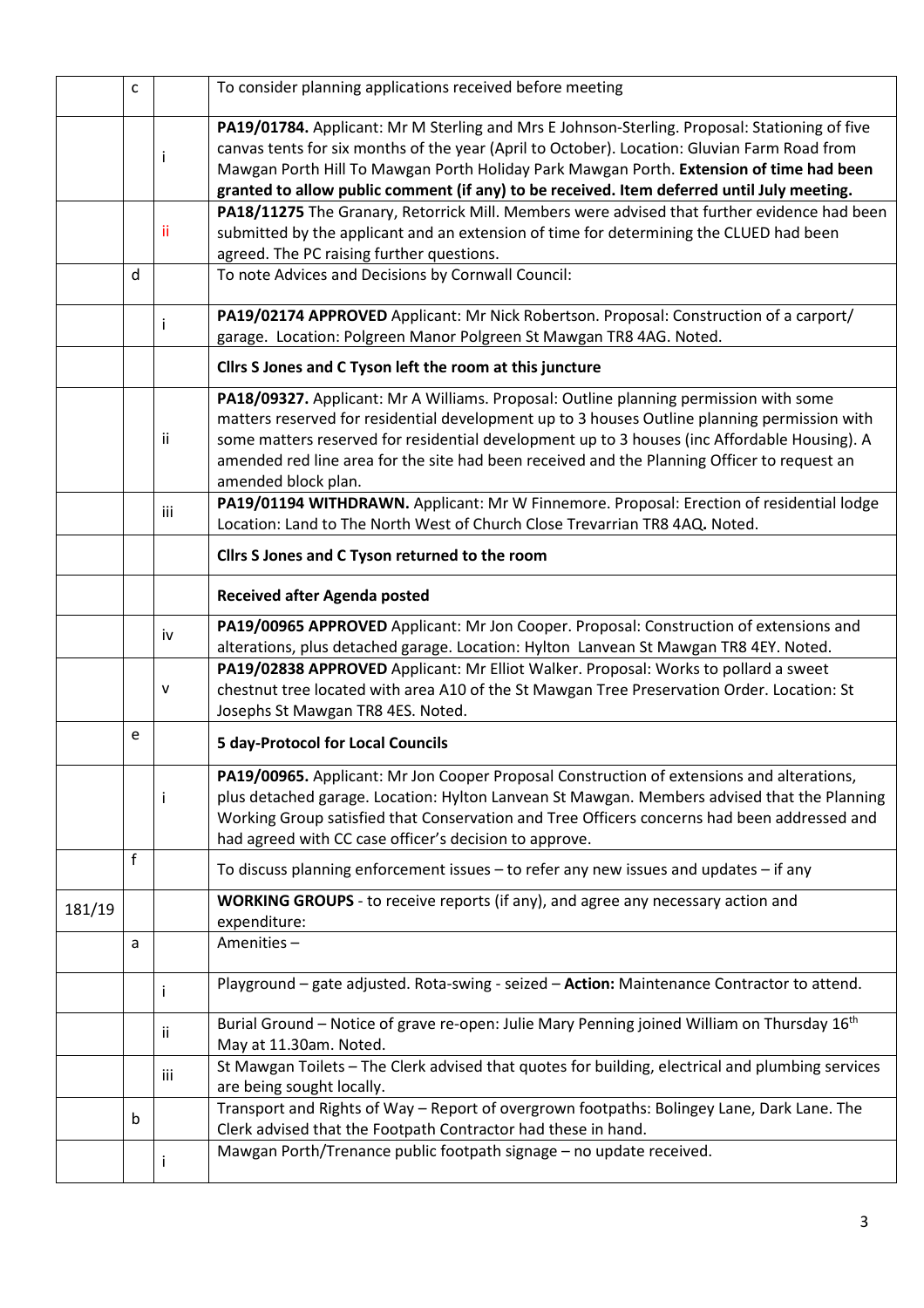|        |                                                                                            |     | St Mawgan village hedge cutting - The Clerk and Cllr J Fitter had previously reported the issue to                                                                                           |  |  |  |  |  |
|--------|--------------------------------------------------------------------------------------------|-----|----------------------------------------------------------------------------------------------------------------------------------------------------------------------------------------------|--|--|--|--|--|
|        |                                                                                            |     | Cornwall Council Highways. A Special Grant application had been received prior to the meeting                                                                                                |  |  |  |  |  |
|        |                                                                                            | ii. | for a Habitat Restoration Scheme. The Clerk advised that the Parish Council was not able to<br>sanction under S137 as the hedge was on private land and the issue rested with the landowner. |  |  |  |  |  |
|        |                                                                                            |     |                                                                                                                                                                                              |  |  |  |  |  |
|        |                                                                                            |     | It was resolved not to sanction the Special Grant application.                                                                                                                               |  |  |  |  |  |
|        | C                                                                                          |     | Beach and Environment - In response to report, South West Water and Cornwall Council                                                                                                         |  |  |  |  |  |
|        |                                                                                            |     | Environment had no evidence to suggest that raw sewage was discharged on the beach at                                                                                                        |  |  |  |  |  |
|        |                                                                                            |     | Easter.                                                                                                                                                                                      |  |  |  |  |  |
|        | d                                                                                          |     | St Mawgan Tree Survey - to approve the felling of two dead trees by TP Tree Services in the sum                                                                                              |  |  |  |  |  |
|        |                                                                                            |     | of £400. Proposed by Cllr W Corbett and seconded by Cllr C Tyson and it was resolved to                                                                                                      |  |  |  |  |  |
|        |                                                                                            |     | approve.                                                                                                                                                                                     |  |  |  |  |  |
|        | e                                                                                          |     | Neighbourhood Plan - Cllrs L McKenzie and D Carter meeting with Cllr Kenny on 13 June.                                                                                                       |  |  |  |  |  |
|        | f                                                                                          |     | Affordable Housing - St Mawgan-in-Pydar Parish Housing Needs Survey Results: link published                                                                                                  |  |  |  |  |  |
|        |                                                                                            |     | on PC website and available to view on Cornwall Council website.                                                                                                                             |  |  |  |  |  |
|        |                                                                                            |     | Cornwall Airport Newquay & Search and Rescue Helicopter - meeting held 11 <sup>th</sup> June. In                                                                                             |  |  |  |  |  |
|        | attendance Councillors Carter and Jennings; and residents, Mr & Mrs. Stephens and Mr Toms. |     |                                                                                                                                                                                              |  |  |  |  |  |
|        |                                                                                            |     |                                                                                                                                                                                              |  |  |  |  |  |
|        |                                                                                            |     | The focus was to follow up the excessive noise from the Search and Rescue Helicopters caused                                                                                                 |  |  |  |  |  |
|        |                                                                                            |     | by the re-winching that now takes place closer to the Carloggas area previously highlighted to                                                                                               |  |  |  |  |  |
|        |                                                                                            |     | Mr Ormshaw, operations manager Cornwall Airport Newquay, at the Annual Meeting of the                                                                                                        |  |  |  |  |  |
|        | g                                                                                          |     | Electors held in April.                                                                                                                                                                      |  |  |  |  |  |
|        |                                                                                            |     |                                                                                                                                                                                              |  |  |  |  |  |
|        |                                                                                            |     | Discussion also included Parking around St. Mawgan. It was felt that this had increased                                                                                                      |  |  |  |  |  |
|        |                                                                                            |     | following the reduction of free time for 'Drop Off and Collect' at the Airport. This occurred                                                                                                |  |  |  |  |  |
|        |                                                                                            |     | mainly when flights were delayed.                                                                                                                                                            |  |  |  |  |  |
|        |                                                                                            |     | Cllr Jennings will be reporting to the Cornwall Airport Newquay Consultative Meeting of the                                                                                                  |  |  |  |  |  |
|        |                                                                                            |     |                                                                                                                                                                                              |  |  |  |  |  |
|        |                                                                                            |     |                                                                                                                                                                                              |  |  |  |  |  |
|        |                                                                                            |     | Airport Committee to be held on 26 <sup>th</sup> June. It was suggested that another meeting of this                                                                                         |  |  |  |  |  |
| 182/19 |                                                                                            |     | Working Group be held, the date to be decided.<br><b>REPORTS FROM MEETINGS:</b>                                                                                                              |  |  |  |  |  |
|        |                                                                                            | j   |                                                                                                                                                                                              |  |  |  |  |  |
|        |                                                                                            |     | Community Network Panel 16 <sup>th</sup> May - Cllr D Carter attended.                                                                                                                       |  |  |  |  |  |
| 183/19 |                                                                                            |     | To note and discuss (if appropriate) the correspondence received since the last meeting                                                                                                      |  |  |  |  |  |
|        |                                                                                            |     | (circulated) and any associated actions and expenditure:                                                                                                                                     |  |  |  |  |  |
|        |                                                                                            |     | Definitive Map Modification Order (application WCA 573 Rectory Lane).                                                                                                                        |  |  |  |  |  |
|        |                                                                                            | Ť   | Notification received that a submission was due to be sent to Secretary of State Planning                                                                                                    |  |  |  |  |  |
|        |                                                                                            |     | Inspectorate week commencing Monday 10 <sup>th</sup> June 2019.                                                                                                                              |  |  |  |  |  |
|        |                                                                                            |     | Community Network Highways Scheme - hard standing at top of Carloggas bus stop handed to                                                                                                     |  |  |  |  |  |
|        |                                                                                            | ii. | Cormac for completion. Action: Clerk to clarify that 2 issues being dealt with.                                                                                                              |  |  |  |  |  |
| 184/19 |                                                                                            |     | <b>FINANCE and LEGISLATION:</b>                                                                                                                                                              |  |  |  |  |  |
|        |                                                                                            |     | To note any income received - Bank Interest - £1.84, Burial Ground - £774.00. Beach Clean                                                                                                    |  |  |  |  |  |
|        | a                                                                                          |     | Donations £1400. Noted. Thanks were given to Mr S Tavener for co-ordinating the collection to                                                                                                |  |  |  |  |  |
|        |                                                                                            |     | be expressed to all the businesses that very kindly donate to the cleaning of the beach of                                                                                                   |  |  |  |  |  |
|        |                                                                                            |     | Mawgan Porth.                                                                                                                                                                                |  |  |  |  |  |
|        |                                                                                            |     | Clerk/RFO: Annual Appraisal and Performance Review - to resolve that the Staffing Working                                                                                                    |  |  |  |  |  |
|        |                                                                                            |     | Group conduct a review of the performance and annual appraisal of the work of the Clerk/RFO.                                                                                                 |  |  |  |  |  |
|        | b                                                                                          |     | Cllr W Corbett proposed and Cllr G Jennings seconded and it was resolved that the Staffing                                                                                                   |  |  |  |  |  |
|        |                                                                                            |     | Working Group conduct a review of the performance and annual appraisal of the work of the                                                                                                    |  |  |  |  |  |
|        |                                                                                            |     | Clerk/RFO. Action: date to be arranged.                                                                                                                                                      |  |  |  |  |  |
|        | C                                                                                          |     | Review of the Council's policies, procedures and practices in respect of its obligations under                                                                                               |  |  |  |  |  |
|        |                                                                                            |     | freedom of information, data protection legislation and Standing Orders 11, 20 and 21                                                                                                        |  |  |  |  |  |
|        |                                                                                            |     | Review and adoption of Standing Orders - Cllr W Corbett proposed and Cllr G Jennings seconded<br>and it was resolved to defer to July                                                        |  |  |  |  |  |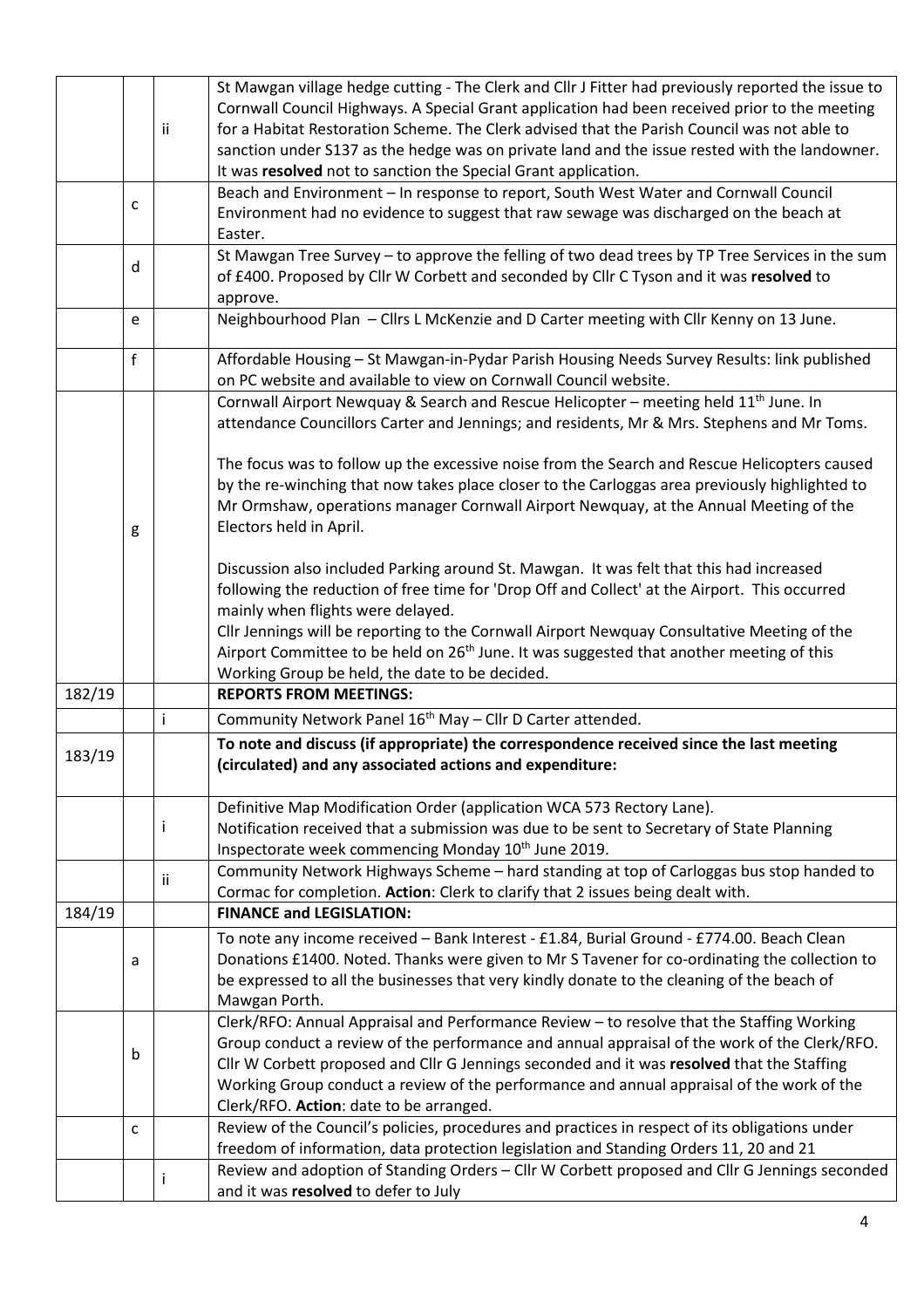|        | ii. | Review of the Council's policy with dealing with the press/media - Cllr W Corbett proposed and |                                                                                                                    |  |  |  |  |  |
|--------|-----|------------------------------------------------------------------------------------------------|--------------------------------------------------------------------------------------------------------------------|--|--|--|--|--|
|        |     |                                                                                                | Cllr G Jennings seconded and it was resolved to defer to July                                                      |  |  |  |  |  |
|        |     | iii                                                                                            | Review of the Council's employment policies and procedures - Cllr W Corbett proposed and Cllr                      |  |  |  |  |  |
|        |     |                                                                                                | G Jennings seconded and it was resolved to defer to July                                                           |  |  |  |  |  |
|        |     |                                                                                                | Review of the Council's expenditure incurred under s.137 of the Local Government Act 1972 -                        |  |  |  |  |  |
|        |     |                                                                                                | circulated. A review had been carried out at a time when the 2018/19 External Audit had been                       |  |  |  |  |  |
|        |     | iv                                                                                             | completed:                                                                                                         |  |  |  |  |  |
|        |     |                                                                                                | In the financial year 2018/19, expenditure on section 137 payments was: Hall donations £1000,                      |  |  |  |  |  |
|        |     |                                                                                                | Council to Protect Rural England £36; Royal British Legion £75; Dreckly Community Magazine                         |  |  |  |  |  |
|        |     |                                                                                                | £150. The aim of the review being to maintain overall expenditure on the above items, plus                         |  |  |  |  |  |
|        |     |                                                                                                | Defibrillators located at St Mawgan Post Office & Stores, and Merrymoor Inn. Proposed by Cllr                      |  |  |  |  |  |
|        |     |                                                                                                | W Corbett and seconded by Cllr S Tavener and it was resolved to maintain overall expenditure                       |  |  |  |  |  |
|        |     |                                                                                                | on these items. Two Scheduled Grants totalling £1810.00 were awarded and paid May 2018.                            |  |  |  |  |  |
|        |     |                                                                                                | One Scheduled Grant of £200 was awarded and paid May 2019.                                                         |  |  |  |  |  |
|        |     |                                                                                                | Confirmation of the Dates of the Period for the Exercise of Public Rights - to note the dates                      |  |  |  |  |  |
|        | d   |                                                                                                | complying with statutory requirements, to commence Monday 17 <sup>th</sup> June and end on Friday 26 <sup>th</sup> |  |  |  |  |  |
|        |     |                                                                                                | July 2019. Noted.                                                                                                  |  |  |  |  |  |
|        |     |                                                                                                | Accounts – to approve invoices for payment and sign cheques at the end of the meeting                              |  |  |  |  |  |
|        | e   |                                                                                                | (list circulated prior to the meeting). Proposed by Cllr W Corbett and seconded by Cllr G Jennings                 |  |  |  |  |  |
|        |     |                                                                                                | and it was resolved to approve.                                                                                    |  |  |  |  |  |
|        |     |                                                                                                | The public and the press to be excluded from the meeting during the consideration of the item                      |  |  |  |  |  |
|        |     |                                                                                                | 14, owing to the confidential nature of the business to be transacted which is prejudicial to                      |  |  |  |  |  |
|        |     |                                                                                                | the public interest in accordance with public bodies (Admission to Meetings) Act 1960.                             |  |  |  |  |  |
|        |     |                                                                                                | Mr Paul Roberts (Hon Treasurer) stayed at the request of the Chair for the following item. All                     |  |  |  |  |  |
|        |     |                                                                                                | other remaining members of the public left the meeting at this juncture.                                           |  |  |  |  |  |
| 185/19 |     |                                                                                                | St Mawgan Community Hall - a report was presented by Mr Paul Roberts                                               |  |  |  |  |  |
|        |     |                                                                                                | Cllr C Tyson proposed and Cllr G Jennings seconded and it was resolved to extend the meeting                       |  |  |  |  |  |
|        |     |                                                                                                | to be able to complete the business on the Agenda. Cllr S Tavener left the meeting at this                         |  |  |  |  |  |
|        |     |                                                                                                | juncture.                                                                                                          |  |  |  |  |  |
|        |     |                                                                                                | Following further discussion, it was proposed by Cllr S Karkeek and seconded by Cllr Jennings                      |  |  |  |  |  |
|        |     |                                                                                                | and it was resolved to agree in principle to taking on St Mawgan Community Hall as sole trustee                    |  |  |  |  |  |
|        |     |                                                                                                | (subject to further investigation), if formally approached by the current Community Hall                           |  |  |  |  |  |
|        |     |                                                                                                | Management Committee.                                                                                              |  |  |  |  |  |
| 186/19 |     |                                                                                                | Close of meeting - 9.50pm                                                                                          |  |  |  |  |  |

Schedule of Payments see following page